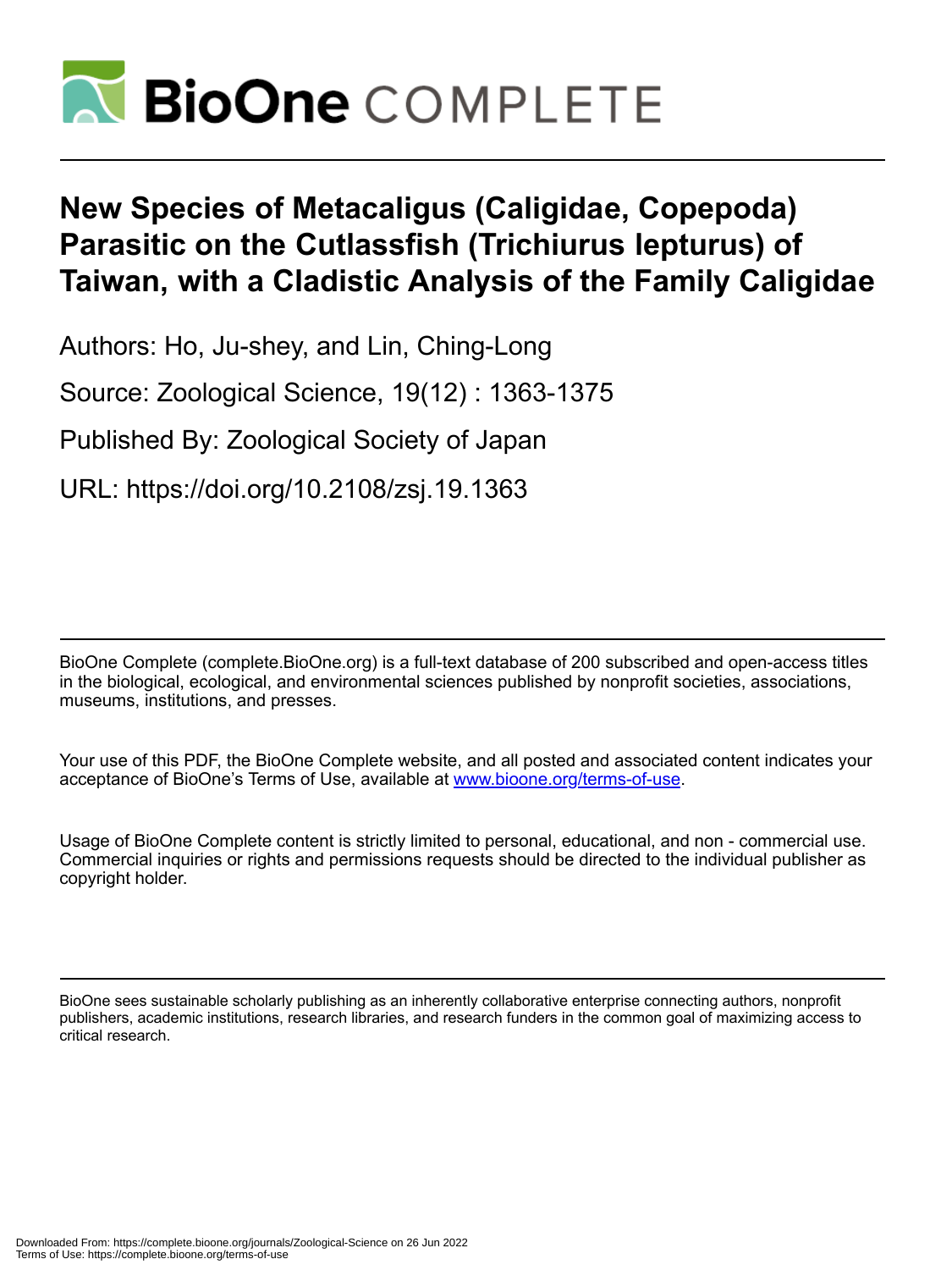# **New Species of** *Metacaligus* **(Caligidae, Copepoda) Parasitic on the Cutlassfish (***Trichiurus lepturus***) of Taiwan, with a Cladistic Analysis of the Family Caligidae**

Ju-shey Ho<sup>1\*</sup> and Ching-Long Lin<sup>2</sup>

1 *Department of Biological Sciences, California State University, Long Beach, California, 90840-3702, USA* 2 *Department of Aquatic Biosciences, National Chiayi University, Chiayi, 60083, Taiwan*

**ABSTRACT**—*Metacaligus latus* n. sp. (Copepoda, Caligidae) is described from specimens found parasitic in the oral and gill cavities of the cutlassfish, *Trichiurus lepturus* Linnaeus, caught from the Strait of Taiwan and landed at Dong-Shih Fishing Port in Chiayi County, Taiwan. It is close to *M. uruguayensis* (Thomsen, 1949), but can be distinguished from the latter by the possession of shorter caudal rami in both sexes and wider cephalothorax and genital complex in the male. Cladistic (phylogenetic) analysis of the Family Caligidae, based on 23 selected morphological characters, revealed that *Metacaligus* Thomsen, 1949 is distantly related to *Caligus* Müller, 1758. It is a valid genus and occurs in sister-group relationship with *Apogonia* Cressey and Cressey, 1990.

**Key words**: parasitic Copepoda, *Metacaligus latus*, cutlassfish, caligid cladistics

#### **INTRODUCTION**

Two species of *Metacaligus* Thomsen, 1949 are known parasitic on the marinefishes of East Asia: *M. hilsae* (Shen, 1957) from China and *M. uruguayensis* Thomsen, 1949 from Taiwan (Lin and Ho, 2000). While the former is confined to China (Shen, 1957) the latter has been reported from Uruguay (Thomsen, 1949), India (Pillai, 1963), Sri Lanka (Kirtisinghe, 1964), Venezuela (Ho and Bashirullah, 1977) and Brazil (Boxshall and Montú, 1997). In this paper we report a new species of this genus recovered from the cutlassfish, *Trichiurus lepturus* Linnaeus, caught in the Straight of Taiwan.

In his work on the copepod parasites of marine fishes of Uruguay, Thomsen (1949) proposed the subgenus *Metacaligus* to accommodate a new species of *Caligus* found parasitic on the cutlassfish from Uruguay. It was called "*Caligus (Metacaligus) uruguayensis* n. sp." Furthermore, he included in this subgenus three other species of *Caligus*, namely, *C. afurcatus* Wilson, 1913; *C. enormis* Wilson, 1913; and *C. rufus* Wilson, 1908. Twenty-eight years later, on the occasion of the discovery of *C. (Metacaligus) uruguayensis* from the same species of host caught off Vene-

 $*$  Corresponding author: Tel.  $+1-562-985-4812$ ; FAX. +1-562-985-8878. E-mail: jsho@csulb.edu zuela, Ho and Bashirullah (1977) reevaluated Thomsen's (1949) concept of *Metacaligus* and elevated it to the generic rank. Moreover, after examining the type-material of the three species of *Caligus* included in the *Metacaligus* by Thomsen (1949), Ho and Bashirullah (1977) excluded *C. afurcatus* and *C. enormis*, and included *Caligus hilsae* Shen, 1957, in the genus *Metacaligus*.

The rationale for Ho and Bashirullah (1977) to elevate *Metacaligus* to the generic rank was the possession in common of a combination of three character states by *M. uruguayensis*, *M. rufus*, and *M. hilsae*. Those three common morphological properties are (1) absence of sternal furca, (2) absence of accessory processes on two middle terminal spines of second exopodal segment of leg 1, and (3) possession of only one outer spine (instead of two) on the terminal exopodal segment of leg 2. Since none of the three states of character are unique to *Metacaligus* and each of them is respectively found in some species of *Caligus*, Dojiri (1983) was skeptical about the recognition of *Metacaligus* as a genus distinct from *Caligus*. Therefore, in this report, in addition to providing the description of a new species of *Metacaligus*, a cladistic analysis based on the morphological characters of the Family Caligidae is attempted. It is believed this analysis shall provide means to explore phylogenetic relationships within the family and to examine if the establishment of *Metacaligus* as a genus separate from *Caligus* is justifiable.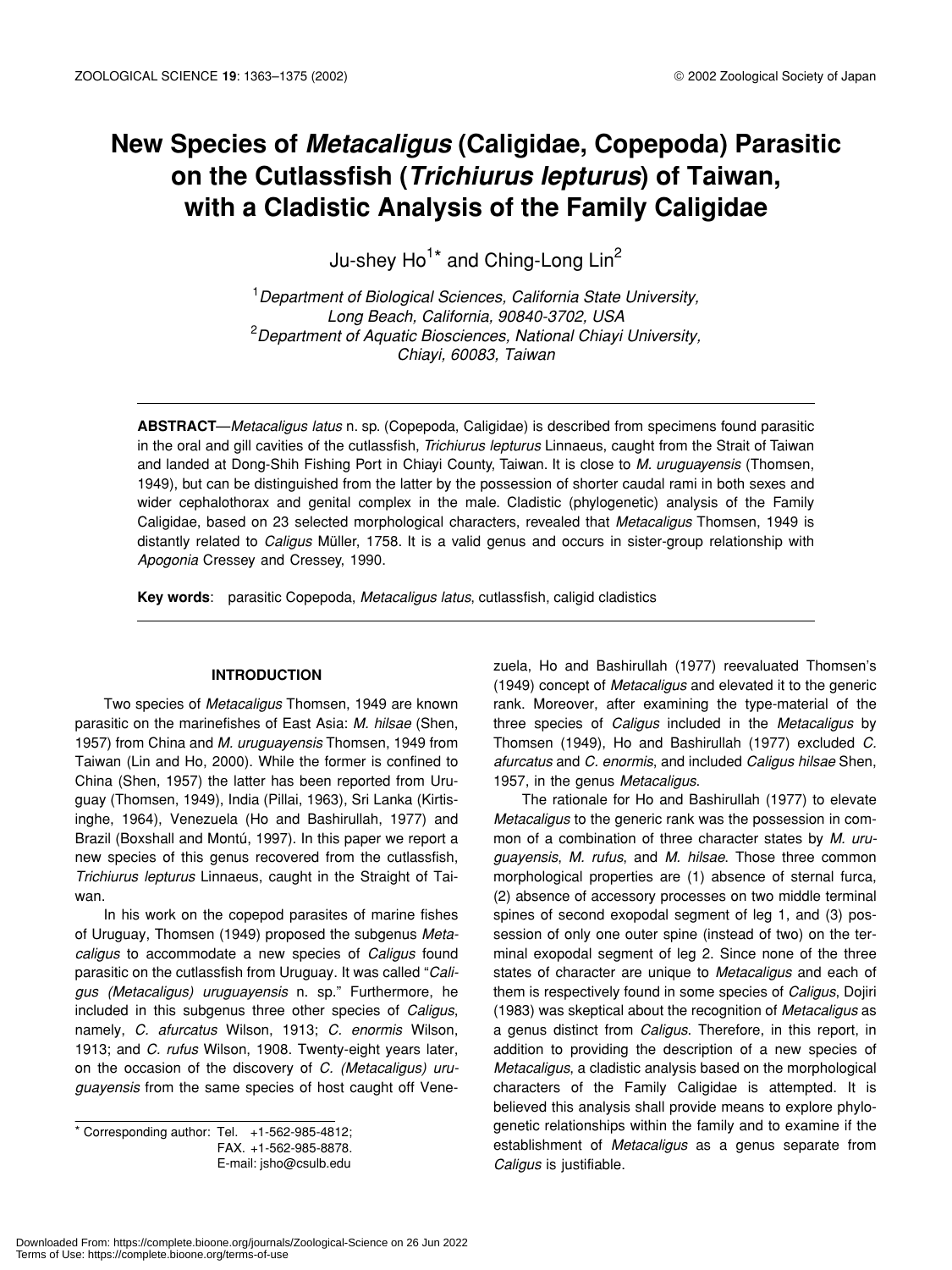## **MATERIALS AND METHODS**

The cutlassfish (*Trichiurus lepturus* Linnaeus) caught in the Strait of Taiwan and landed at Dong-Shih Fishing Port in Chiayi County was purchased and transferred in an icebox to National Chiayi University where the laboratory examination of the copepod parasites was carried out. The copepod parasites removed from the fish were preserved in 70% ethanol. In studying the parasites, the specimens were cleared in 85% lactic acid for 1 to 2 hours before making dissection in a drop of lactic acid. The hanging-drop method devised by Humes and Gooding (1964) was employed to examine the dissected parts and appendages under the compound microscope. All drawings were made with the aid of a camera lucida. Measurements of the body and body parts were taken from 10 randomly selected specimens. The measurements given in the description are the average with its range shown in the parentheses that follow.

In this paper only qualitative characters are used in the cladistic analysis. Also, autapomorphic characters are excluded because they do not aid in a search for the wanted phylogenetic relationships, except for help in boosting consistency index of the generated cladogram(s). The type-species of each valid caligid genus is selected to extract the wanted homologous characters for the OTU. Based on Benz's (1993) cladogram for the siphonostomatoids parasitic on the vertebrates, *Euryphorus* Milne Edwards, 1840 and *Trebius* Krøyer, 1838 were utilized as the outgroup to polarize the transformation of the identified homologous character states of the Caligidae. Moreover, in coding multistate characters, when a transformation series containing a single basal bifurcation (dichotomous transformation) was encountered, we followed the method of "internal rooting" proposed by O'Grady and Deets (1987). In this case, the state of character that received a code of "0" is not plesiomorphic.

The computer program HENNIG86 Version 1.5 (Farris, 1988) was used to analyze the phylogenetic relationships between the genera of the Caligidae. The commands "mhennig\*" and "bb\*" were employed to produce multiple, shortest trees through performance of extended branch swapping.

#### **DESCRIPTION**

#### *Metacaligus latus* sp. nov.

(Figs. 1–4)

**Material examined**: 261 , 105 , and 20 chalimus larvae attached to adults of both sexes were recovered from oral and gill cavities of cutlassfish, *Trichiurus lepturus* Linnaeus, caught in Strait of Taiwan and landed at Dong-Shih Fishing Port on following dates in 2001: 1 and 1 from 1 fish on 31 March; 59 . 19 and 3 larvae from 27 fishes on 27 April; and  $201$ ,  $85$ , and 17 larvae from 62 fishes on 22 June. One holotype female, 1 allotype male, and 60 paratypes (30 and 30 yere selected from the last collection and deposited in the National Museum of Natural History, Smithsonian Institution in Washington, D.C.

**Female**: Body (Fig. 1A) 3.29 (2.42–3.72) mm long, excluding setae on caudal rami. Cephalothoracic shield subcircular, 1.13 (0.82–1.30) mm long and 1.01 (0.78–1.32) mm wide, excluding marginal hyaline membranes. Fourth pediger 2.21 times wider than long. Genital complex globular, 1.13 (0.86–1.40) mm long and 1.11 (0.82–1.42) mm wide. Abdomen stocky and 1-segmented, 0.56 (0.40–0.82) mm long and 0.23 (0.18–0.38) mm wide. Caudal ramus (Fig. 3C) 1.63 (0.13×0.08 mm) times longer than wide; with 3 short, subterminal setae and 3 long, terminal setae in addition to a setule-bearing papilla on dorsal surface. Egg sac longer than body, 3.9 mm and containing 35 eggs.

Antennule (Fig. 1B) 2-segmented; proximal segment with 27 setae on anterodistal surface, distal segment with 1 subterminal seta on posterior margin and 11 setae plus 2 aesthetascs on distal margin. Antenna (Fig. 1C) 3-segmented; proximal segment smallest and unarmed; second segment rectangular and also unarmed; distal segment stocky claw bearing 1 seta in proximal region and another one close to middle region. Postantennal process (Fig. 1C) small and bluntly pointed, carrying 2 basal papillae with each bearing 4 setules; another similar papilla located nearby on sternum. Mandible (Fig. 1D) 4-segmented; with 12 teeth on medial margin of distal blade. Maxillule (Fig. 1C) comprising short, stout, dentiform process and prominent basal papilla with 3 naked setae. Maxilla (Fig. 1E) 2-segmented; proximal segment (lacertus) large and unarmed; slender, distal segment (brachium) carrying a large, subterminal, hyaline membrane on outer edge; both subterminal canna and terminal calamus fringed with fine spinules. Maxilliped (Fig. 2A) 3-segmented; proximal segment (corpus) largest but unarmed; middle (shaft) and distal (claw) segments fused to form subchelum, with small, blunt knob in basal region. Sternal furca absent.

Armature on rami of legs 1–4 as follows (Roman numeral indicating spines and Arabic numeral, setae):

|                  | Exopod                    | Endopod           |
|------------------|---------------------------|-------------------|
| Leg 1            | $1-0$ ; III, $1,3$        | (vestigial)       |
| Leg <sub>2</sub> | $I-1$ ; $I-1$ ; $I, I, 5$ | $0-1$ ; $0-2$ ; 6 |
| Leg <sub>3</sub> | $I-0$ ; $I-1$ ; $III,4$   | $0-1; 6$          |
| Leg 4            | $I-0$ ; IV                | (absent)          |

Leg 1 (Fig. 2B) protopod with long, plumose outer seta and another small, plumose inner seta, in addition to a papilla bearing 2 long setules near outer margin of coxa; vestigial endopod small conical protrusion; first segment of exopod with row of spinules on posterior edge and short spiniform seta at outer distal corner; middle 2 of 4 terminal elements on last segment of exopod without accessory process but pinnate bilaterally; large pecten at base of each distal 3 spines; 3 plumose setae on posterior margin about half length of terminal element 4. Leg 2 (Fig. 2C) coxa small, with large, plumose, inner seta on posterior edge and small papilla tipped with a short seta on ventral surface; basis with short, naked outer seta; posterior margin of basis with long, narrow membrane and long marginal setule near midway of this membrane; outer spines on exopod (Fig. 2D) differentially constructed, with largest one on proximal segment and smallest one on middle segment. Leg 3 (Fig. 3A) protopod (apron) with small, plumose, outer seta and long, plumose inner seta in addition to an outer and a posterior marginal membrane; one short and one long setule with each at tip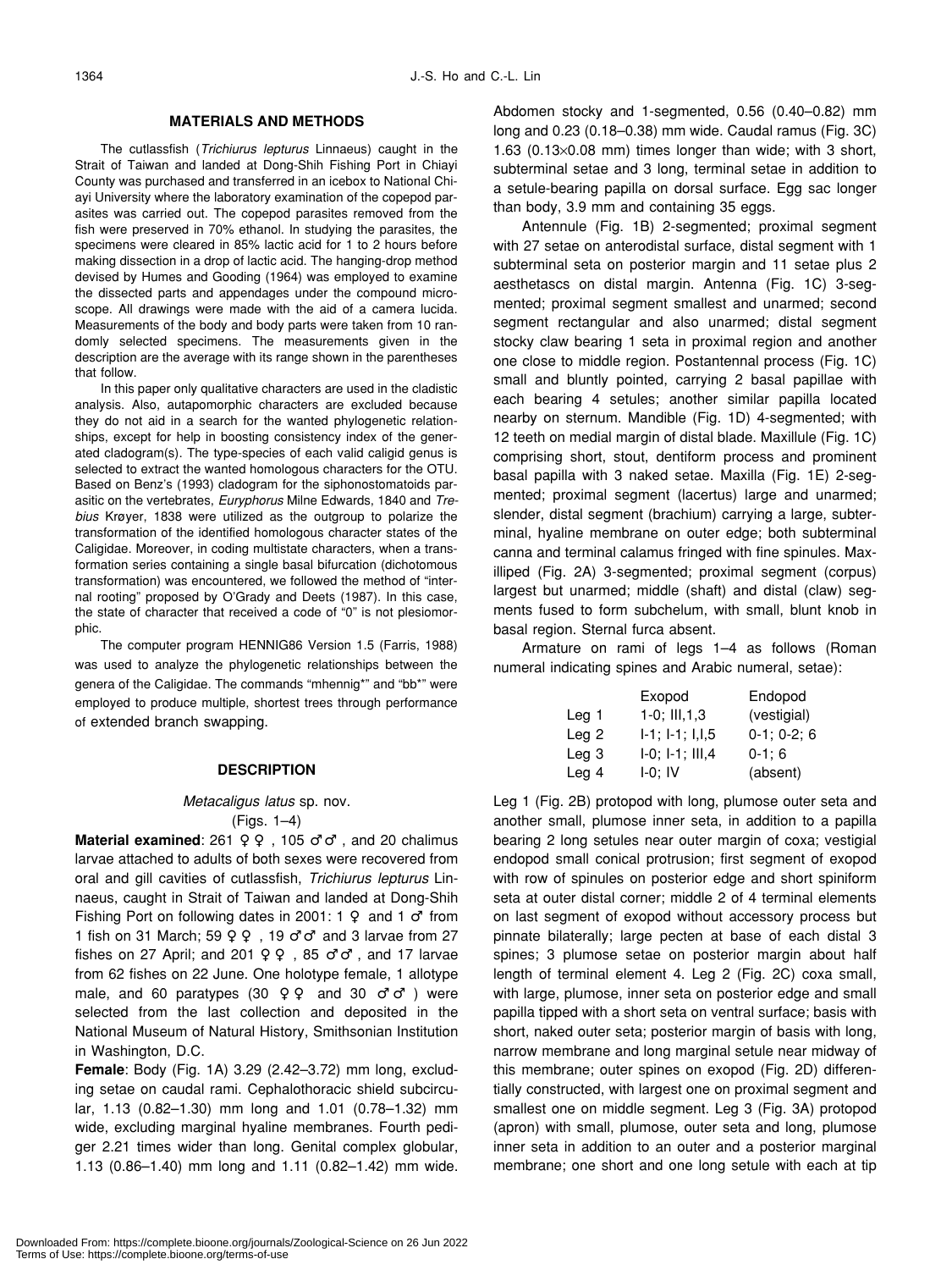

**Fig. 1.** *Metacaligus latus* sp. nov., female. A, habitus, dorsal. B, antennule, dorsal. C, antenna, postantennary process and maxillule, ventral. D, mandible. E, maxilla. Scale bars: 0.8 mm in A; 0.06 mm in B; 0.1 mm in C, E; 0.98 mm in D.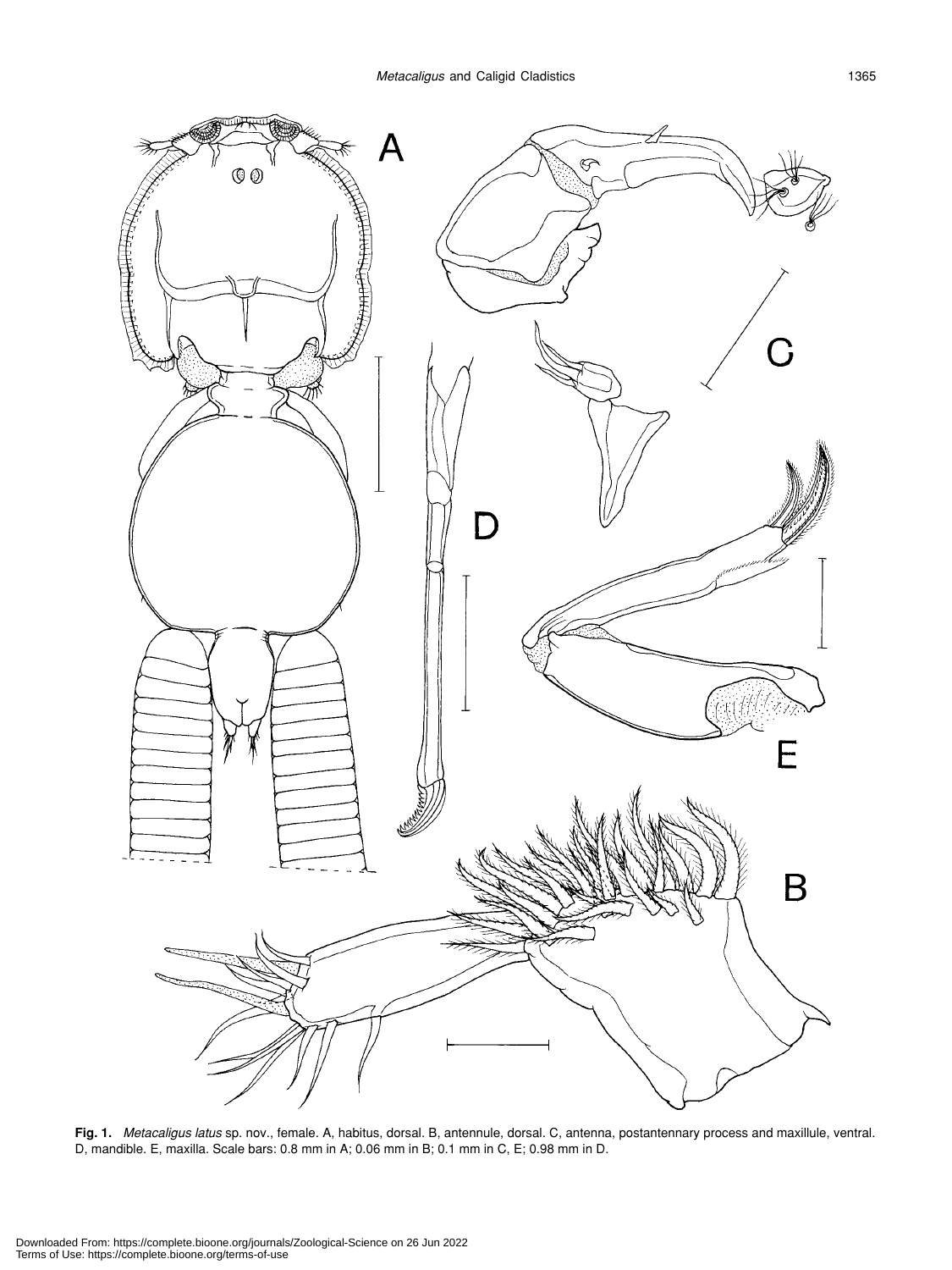

**Fig. 2.** *Metacaligus latus* sp. nov., female. A, maxilliped. B, leg 1. C, leg 2. D, outer spines of leg 2 exopod. E, leg 4. F, terminal part of leg 4 exopod. Scale bars: 0.2 mm in A, E; 0.1 mm in B. F; 0.15 mm in C; 0.04 mm in D.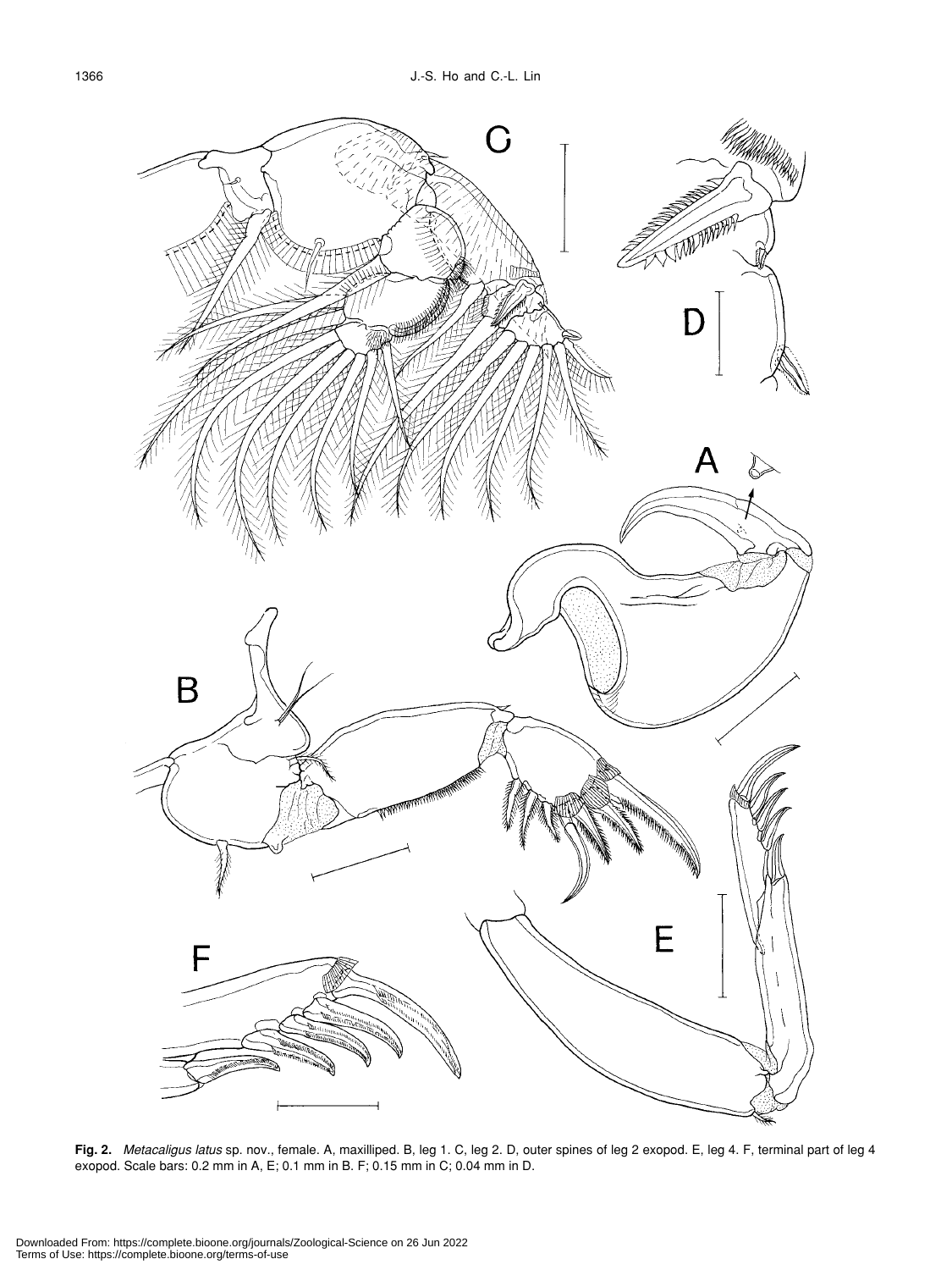

**Fig. 3.** *Metacaligus latus* sp. nov. Female: A, leg 3. B, posterolateral corner of genital complex, ventral. C, caudal maus, dorsal. Male: D, habitus , dorsal. E, maxilliped. Scale bars: 0.15 mm in A, E; 0.25 mm in B; 0.05 mm in C; 0.5 mm in D.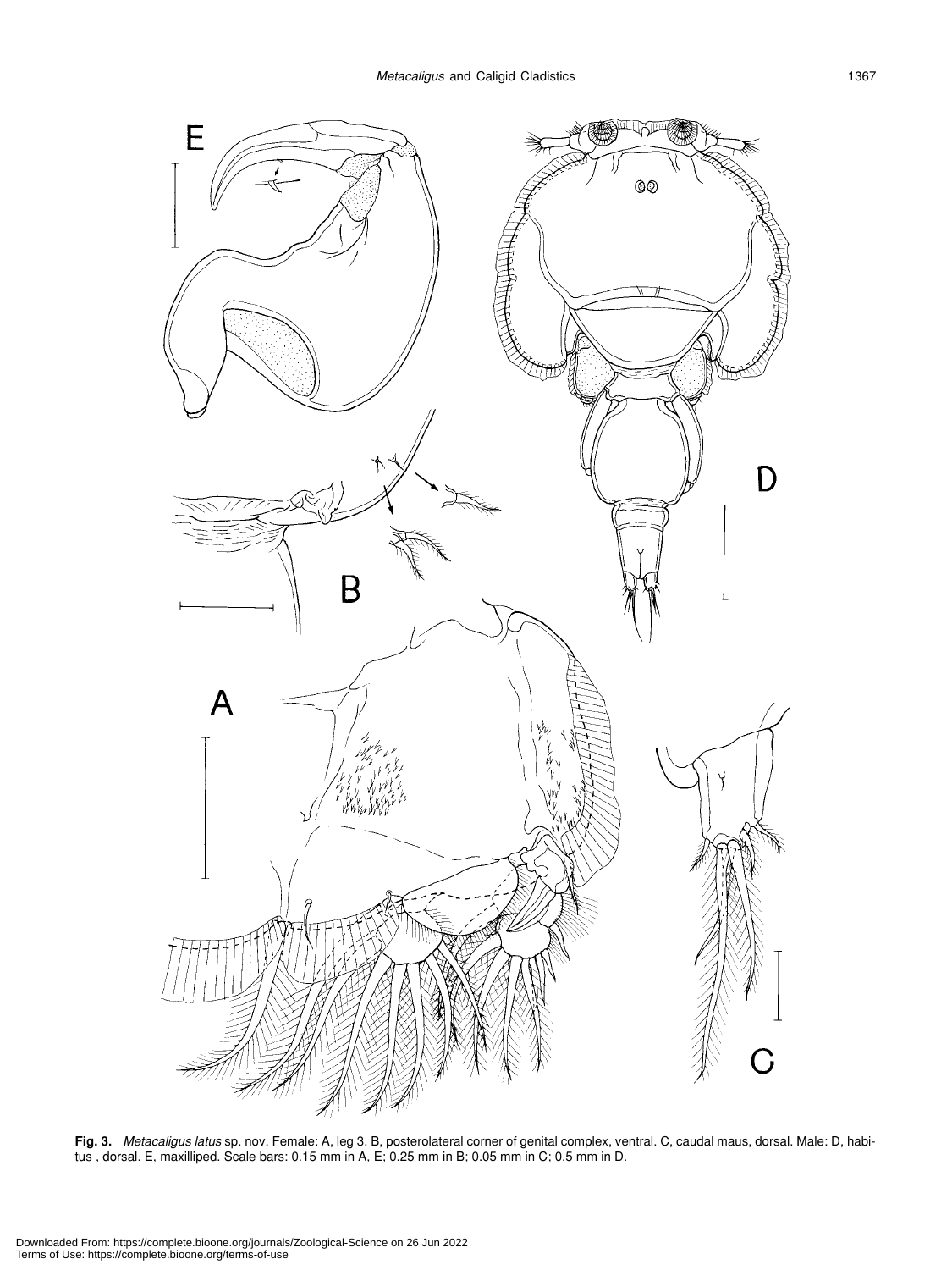of a papilla just inner to baseline of posterior marginal membrane; 2 patches of denticles on ventral surface; velum well developed and fringed with marginal setules. Leg 4 (Fig. 2E) protopod with small, pinnate seta at outerdistal corner; pecten at base of innermost outer spine on exopod (Fig. 2F). Leg 5 (Fig. 3B) represented by 2 papillae on posterolateral margin of genital complex, one tipped with a pinnate seta and another one, 2 pinnate setae.

**Male**: Body (Fig. 3D) short and broad, 2.31 (1.72–2.70) mm long, excluding setae on caudal rami. Cehalothoracic shield subcircular, 1.27 (0.96–1.48) mm long and 1.22 (1.00–1.56) mm wide, excluding hyaline marginal membranes. Fourth



**Fig. 4.** *Metacaligus latus* sp. nov., male. A, antennule, dorsal. B, antenna, postantennary process and maxillule, ventral. C, dentiform process of maxillule, ventral. D, genital complex and abdomen, ventral. Scale bars: 0.05 mm in A, C; 0.15 mm in B; 0.3 mm in D.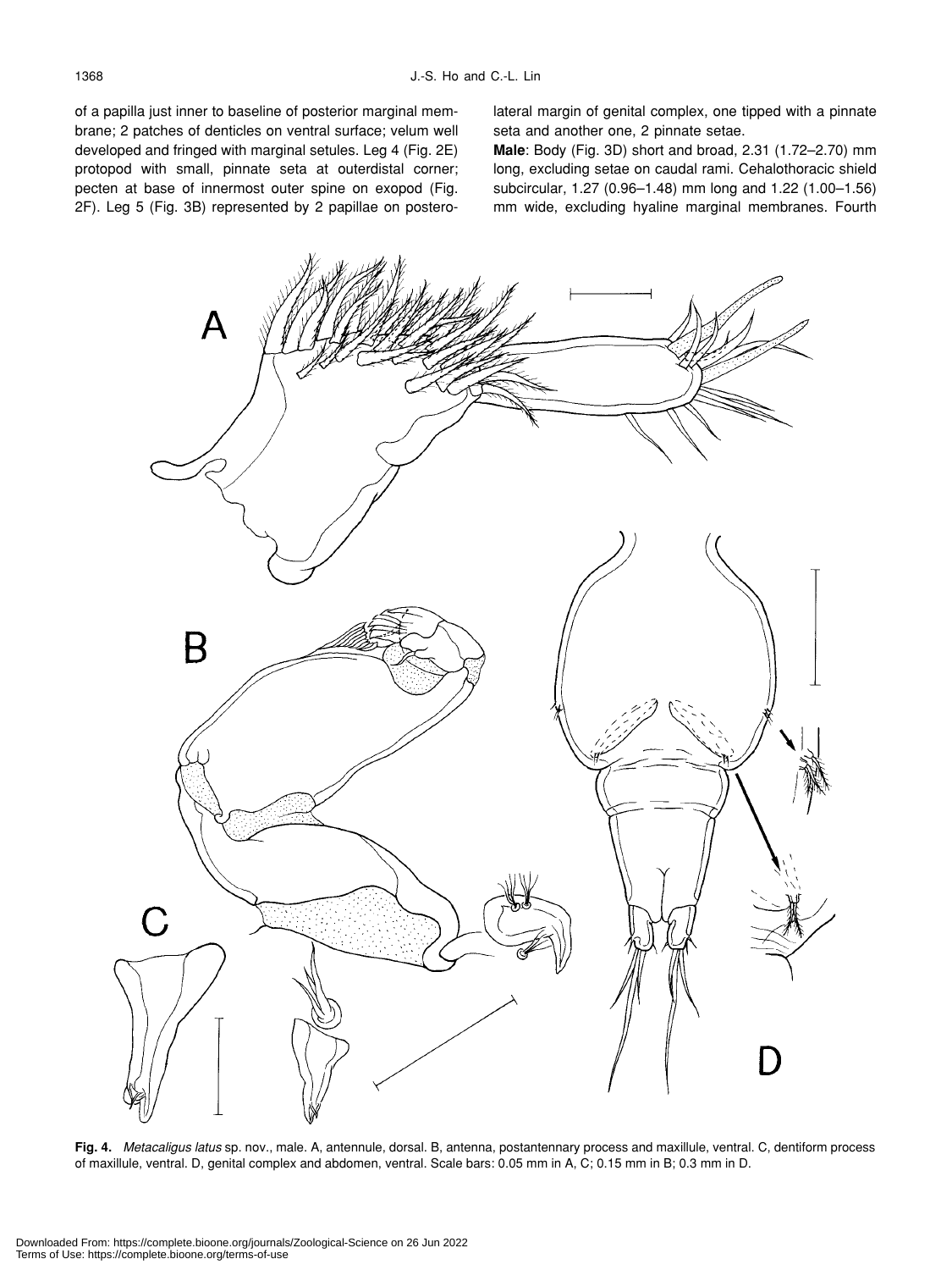pediger 4.44 times wider than long. Genital complex shaped as a jar, 0.51 (0.36–0.58) mm long and 0.55 (0.44–0.60) mm wide. Abdomen 2-segmented; proximal segment short, 0.09 (0.06–0.12) mm long and 0.30 (0.22–0.38) mm wide and anal segment about as long as wide, 0.26 (0.20-0.34)  $\times$ 0.24 (0.18–0.28) mm. Caudal ramus 1.29 (0.09×0.07 mm) times longer than wide and armed as in female. Antennule (Fig. 4A) generally as in female, but proximal segment armed with 29 setae. Antenna (Fig. 4B) with corrugated, adhesion pad on mediodistal surface of middle segment; terminal segment with lamellate cuticular tip and 2 basal setae with one on each side. Postantennary process (Fig. 4B) stronger than in female, with prominent terminal hook. Dentiform process of maxillule (Fig. 4C) bearing subterminal tine. Maxilliped (Fig. 3E) with small medial seta in middle region of subchelum. Leg 5 as in female but leg 6 represented by a papilla bearing 2 setae located in distal region of ventral ridge on genital complex (Fig. 4D).

**Etymology**: The species name *latus* is a Latin for "broad" or "wide". It alludes to the possession of broad cephalothoracic shield and genital complex in both sexes of this species.

**Remarks**: Three species of *Metacaligus* are currently known, they are: *M. rufus* (Wilson, 1908), *M. uruguayensis* (Thomsen, 1949) and *M. hilsae* (Shen, 1957). The last species differs from all other species of *Metacaligus*, including the present new species, in the possession of a long, 4-segmented abdomen, which is longer than its genital complex (Shen, 1957). The first species differs from the present species in having the middle segment of the exopod of leg 2 equipped with a large outer spine, which is as large as the outer spine on the basal segment of the same ramus, and the outermost spine at the tip of leg 1 exopod longer than the segment carrying it (Wilson, 1908; Ho and Bashirullah, 1977). Thus, *M. uruguayensis* bears the closest resemblance to the present new species. Nevertheless, *M. latus* is distinguishable from *M. uruguayensis* in the possession of the following four characters: (1) broader cephalothoracic shield and genital complex in both sexes, (2) shorter caudal ramus in both sexes, (3) papillae on the postantennary process tipped with 4 setules in both sexes, and (4) the anal somite in male distinctly longer than the proximal abdominal somite.

Both *M. uruguayensis* and *M. latus* are found in the gill cavities of the cutlassfish taken from the Strait of Taiwan. However, in our past two years of examination of the cutlassfishes landed at Dong-Shih Fishing Market, these two congeners have never been found co-existing on a fish host. Another intriguing point to mention is about the occurrence of the chalimus larvae of *M. latus*. On 27 April and 22 June 2001, chalimus larvae in various stages of development (from chalimus II to chalimus IV) were recovered attached randomly to the cephalothorax, genital complex or abdomen of the adult of both sexes. This is unusual in that the chalimus larval stages are always found attaching directly to the fish host. Of the 20 chalimus larvae, 8 were found attached to the female and 12, to the male.

#### **VALID CALIGID GENERA**

In their work on the parasitic copepods of Brazilian fishes, Boxshall & Montú (1997) provided a key to 29 genera of the family Caligidae. It is the latest published work showing the recognized genera of the Caligidae. However, it is worthy to point out that while Dojiri (1983) considered *Caligopsis* and *Diphyllogaster* insufficiently known and relegated *Heniochophilus* to a synonym of *Anuretes*, these three genera were recognized valid by Boxshall & Montú (1997). Further difference between those two works is the treatment of *Midias* Wilson, 1911. This genus was not found in the key given by Boxshall & Muntú (1997) but considered valid by Dojiri (1983).

According to Dojiri's (1983) redescription of *Midias lobodes*, based on Wilson's (1911) type material kept at the

| Abasia Wilson, 1908              | <i>Mappates</i> Rangnekar, 1958           |  |  |
|----------------------------------|-------------------------------------------|--|--|
| Anchicaligus Stebbing, 1900      | Metacaligus Thomsen, 1949                 |  |  |
| Anuretes Heller, 1865            | Midias Wilson, 1911                       |  |  |
| Apogonia Cressey & Cressey, 1990 | Paralebion Wilson, 1911                   |  |  |
| Arrama Dojiri & Cressey, 1991    | Parapetalus Steenstrup & Lütken, 1861     |  |  |
| Belizia Cressey, 1990            | Parechetus Pillai, 1961                   |  |  |
| Caligodes Heller, 1865           | <i>Pseudanuretes</i> Yamaguti, 1936       |  |  |
| Caligus Müller, 1759             | <i>Pseudechetus</i> Prabha & Pillai, 1979 |  |  |
| Caritus Cressey, 1967            | <i>Pseudocaligus</i> Scott, 1901          |  |  |
| Dartevellia Brian, 1939          | Pseudolepeophtheirus Markewitsch, 1940    |  |  |
| Echetus Krøyer, 1863             | Pupulina van Beneden, 1892                |  |  |
| Hermilius Heller, 1868           | Sciaenophilus van Beneden, 1852           |  |  |
| Kabataella Prabha & Pillai, 1988 | Sinocaligus Shen, 1957                    |  |  |
| Lepeophtheirus Nordmann, 1832    | Synestius Steenstrum & Lütken, 1861       |  |  |

Table 1. The valid caligid genera.

Downloaded From: https://complete.bioone.org/journals/Zoological-Science on 26 Jun 2022 Terms of Use: https://complete.bioone.org/terms-of-use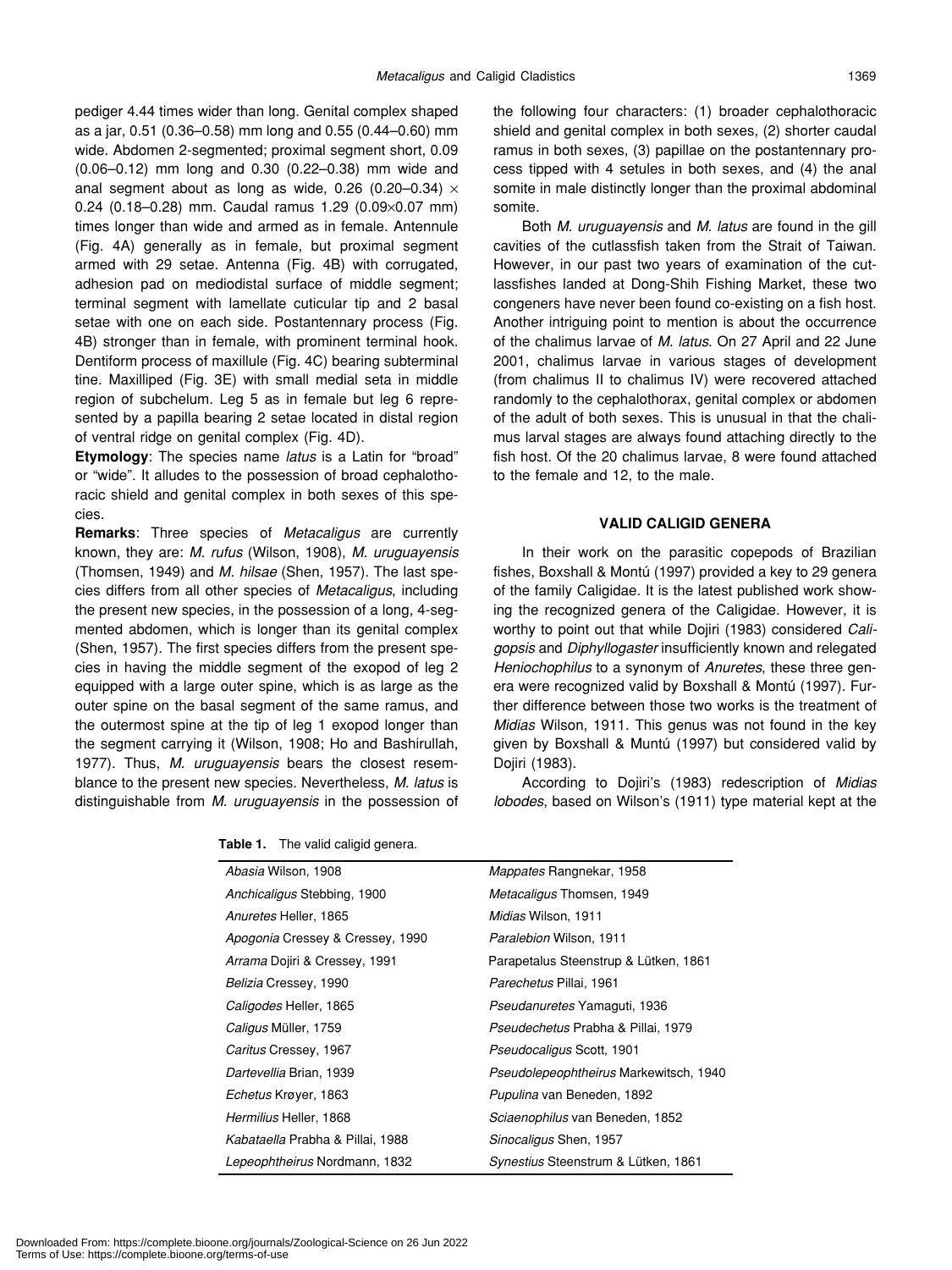Smithsonian Institution, this parasite of the great barracuda, *Sphyraena barracuda* (Walbaum), is not attributable to *Caligus* as considered by Kabata (1979) and followed by Boxshall and Montú (1997). Thus, in following Dojiriís (1983) opinion, *Midias* is treated in this paper as a valid genus of the Caligidae.

In their preliminary review of the 19 species of *Anuretes* Ho and Lin (2000) concurred with Dojiri's (1983) treatment to relegate *Heniochophilus* to a junior synonym of *Anuretes*. Our examination of the original works of *Caligopsis* by Markewitsch (1940) and *Diphyllogaster* by Brian (1899) showed that both genera had not been fully characterized for making an evaluation of their taxonomic status. Thus, both *Caligopsis* and *Diphyllogaster* are considered *incertae sedis* and, therefore, 28 genera of caligid copepods are recognized in this paper. They are listed in Table 1.

### **CLADISTIC ANALYSIS**

Inasmuch as all caligids are known of their females and the male is unknown in seven genera, the homologous characters utilized in the following analysis are confined to the adult females. Furthermore, in search for homologous characters in a genus comprising several species with different states of character, the ones possessed by the type-species are selected disregarding their status in the order of the character transformation. For instance, in the genus *Caligus* where there are more than 200 species with many of them bearing 3-segmented exopod on leg 4, the state of 2-segmented ramus is selected for this character even though 3 segmented state is more primitive. This is simply because the type-species of this genus, *C. curtus* Müller, 1785, has a 2-segmented exopod on its leg 4.

The characters selected for performing the analysis of phylogenetic relationships between the 28 caligid genera (Table 1) are listed in Appendix A with the code for each state indicated in the parentheses that follow. All together 36 apomorphic states were recognized and the coding of those 36 apomorphic states are given in Appendix B. It is from this list an imput file was created to conduct the cladistic analysis.

Ten of the 23 selected characters exhibit multiple states of character transformation. The series of transformation were coded in an *ordered* fashion that reflects a predetermined direction of character evolution (see Appendix A). Inasmuch as an analysis with *ordered* character coding has been criticized as running the risk of predetermining the topology of the resultant cladogram (O'Grady and Deets, 1987; Dojiri and Deets, 1988; Ho, 1991; Ho, 1994), both *ordered* and *unordered* analysis were performed to search for the best resolved cladogram(s) of the Caligidae.

#### **Analysis with** *ordered* **coding**

In employing the computer program HENNIG86 to perform the cladistic analysis, the algorithm "mhennig\*" uses the available data, such as the matrix in Appendix B, to construct initial cladogram(s) and saves all shortest trees (cladograms) after running a limited branch-swapping. Five such trees were produced in this analysis. Then, with the application of "bb\*" command the computer uses those five initial trees to perform extended branch-swapping to produce multiple shortest trees. As a result of this combined algorithms, a total of 668 equally parsimonious trees were generated, with a length of 96 steps, a consistency index (CI) of 40 and a retention index (RI) of 55. Close examination of these 668 trees revealed that there are seven groups of cladograms distinguished by the number of nodes that they carry.

As shown in Table 2, the number of nodes in those seven groups of trees runs from 20 to 26, with 1/3 (226/668 trees, 33.83 %) of the obtained cladograms showing 23 nodes on the tree. The highest number of nodes on a tree is 26 and only three of the 668 trees show the best resolution like this. It is called the best resolved because only one place (node) on these trees shows a polytomy where there are three branches (clades). There are ten least resolved trees with 20 nodes on the cladogram, which displays five places (nodes) with 17 clades (branches) occurring in polytomy, three nodes with three clades and two nodes with four clades (see Table 2).

In the output file of the analysis performed by employing the algorithms "mhennig\*" and "bb\*" with the *ordered* coding, the three best-resolved trees were designated as Trees 27, 50 and 280. They are reproduced in Fig. 5, with Tree 50 shown in its entirety. As to Trees 27 and 280 only the parts different from Tree 50 are shown. The difference between

**Table 2.** Number of trees in each of the seven groups of cladograms (identified with the number of nodes that they carry) obtained in the analysis with *ordered* coding.

| Number of tree | Number of node | Number of branches on polytomous nodes                                   |
|----------------|----------------|--------------------------------------------------------------------------|
| 10 trees       | 20 nodes       | 17 branches (3 nodes each with 3 branches, 2 nodes each with 4 branches) |
| 72 trees       | 21 nodes       | 14 branches (2 nodes each with 3 branches, 2 nodes each with 4 branches) |
| 191 trees      | 22 nodes       | 11 branches (1 node with 3 branches, 2 nodes each with 4 branches)       |
| 226 trees      | 23 nodes       | 10 branches (2 node each with 3 branches, 1 node with 4 branches)        |
| 127 trees      | 24 nodes       | 7 branches (1 node with 3 branches, 1 node with 4 branches)              |
| 39 trees       | 25 nodes       | 4 branches (1 node with 4 branches)                                      |
| 3 trees        | 26 nodes       | 3 branches (1 node with 3 branches)                                      |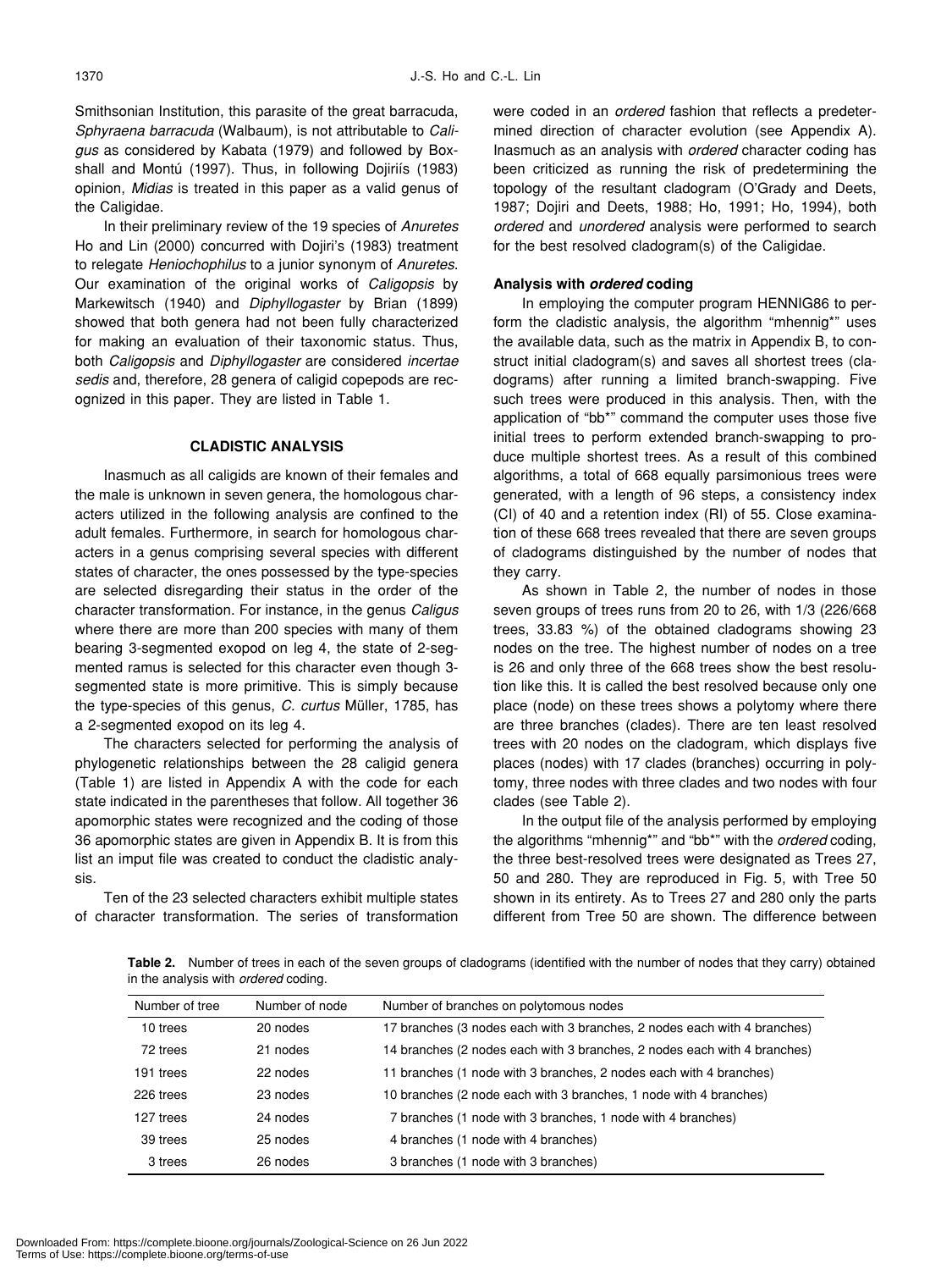



**Fig. 5.** Caligid phylogeny produced through analysis of *ordered* coding. Tree 50 shows entirety but for Trees 27 and 280 only the parts different from Tree 50 are shown. Note: the names of *Dartevellia* and *Kabataella* on Node 31 and *Mappates* and *Pseudanuretes* on Node 32 are truncated on Tree 50. Transformations of character states at each node on Tree 50 are:  $7(0)$   $7(1)$ ,  $12(0)$   $12(1)$  at Node 54;  $3(0)$   $3(1)$ , 21(0) 21(1), 22(0) 22(1) at Node 53; 9(1) 9(0) at Node 52; 7(1) 7(0) at Node 51; 1(0) 1(1) at Node 50; 10(0) 10(1) at Node 49; 23(0) 23(1) at Node 48; 10(1) 10(2) at Node 47; 10(1) 10(0) at Node 46; 12(1) 12(0) at Node 45; 23(1) 23(3) at Node 44; 13(0) 13(1) at Node 43; 6(0) 6(1), 16(0) 16(1) at Node 42; 16(0) 16(1) at Node 41; 14(0) 14(1) at Node 40; 9(1) 9(0) at Node 39; 11(0) 11(1) at Node 38; 14(1) 14(0) at Node 37; 9(0) 9(1) at Node 36; 1(1) 1(0) at Node 35; 2(0) 2(1) at Node 34; 20(0) 20(1), 23(1) 23(2) at Node 33; 5(0) 5(1), 15(0) 15(1), 21(1) 21(2) at Node 32; 22(1) 22(2) at Node 31; 4(0) 4(1), 9(1) 9(2) at Node 30; and 4(0) 4(1), 16(0) 16(1), 17(0) 17(1), 19(0) 19(1) at Node 29.

Tree 50 and Tree 27 is the displacement of *Lepeophtheirus*, moving one step (node) closer to the stem, and between Tree 50 and Tree 280, the displacement of *Sinocaligus*, jumping from Node 48 to Node 47. It should be emphasized that the topology of the 18 genera (*Pseudolepeophtheirus, Pseudocaligus, Belizia, Apogonia, Metacaligus, Anchicaligus, Sciaenophilus, Ecuetus Caligodes, Caritus, Hermilius, Abasia, Dartevellia, Arrama, Kabataella, Anuretes, Mappates,* and *Pseudanuretes*) on Clade (Node) 46 of Tree 50 is exactly the same between these three best-resolved trees.

#### **Analysis with** *unordered* **coding**

Unlike the previous analysis, application of the algorithm "mhennig\*" produced four initial, shortest trees (cladograms), and, with the execution of "bb\*" it generated 3,165 equally parsimonious trees. The length of these trees is 87, with a consistency index (CI) of 44 and a retention index (RI) of 55. Although the tree length and CI are improved over the previous analysis with *ordered* coding, the value of RI remained unchanged and the overall resolution of the obtained trees is not as high.

Nine groups of cladograms are recognized with the number of nodes on a giving tree varying from 16 to 25. In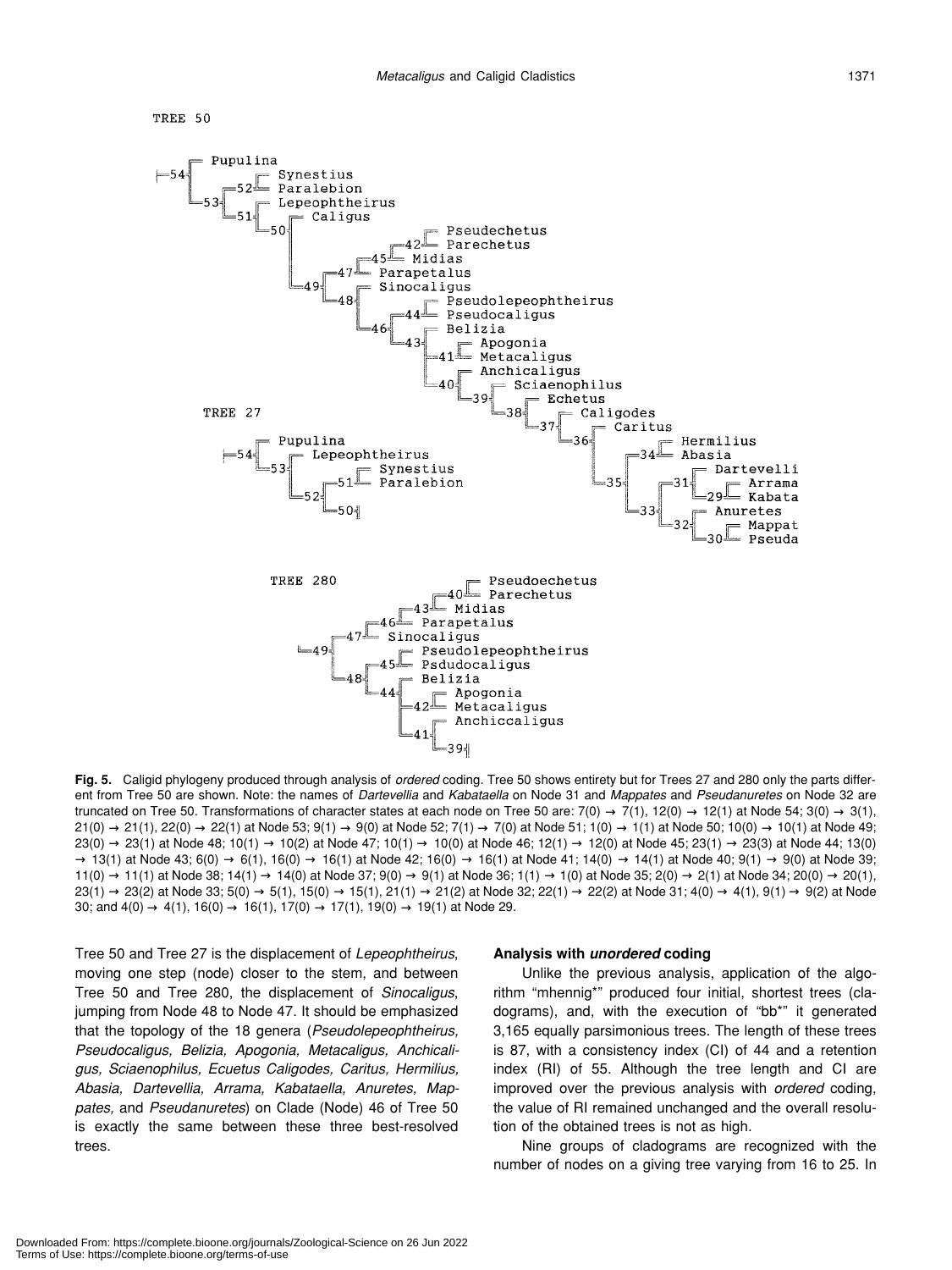

**Fig. 6.** Caligid phylogeny produced through analysis of *unordered* coding. Tree 496 shows entirety but for Tree 3061 only the parts different from Tree 496 are shown.

other words, the best resolved tree (with 25 nodes) is not as good as those produced in the previous analysis and the least resolved tree (with 16 nodes) is worse than those found in the previous analysis. While there are 11 best resolved trees (Trees 439, 454, 493, 496, 498, 3044, 3046, 3054, 3056, 3059 and 3061) there is but one least-resolved tree (Tree 1180). Those 11 best-resolved trees can be divided into two groups with one carrying a polytomy comprising four branches (Trees 493, 496, 3056 and 3059) and the other, two polytomies with each carrying 3 branches (Trees 439, 454, 498, 3044, 3046, 3054 and 3061). One tree from each of these two groups was reproduced in Fig. 6. Tree 496 is shown with its entirety and Tree 3061, only the parts that are different. The least resolved tree, Tree 1180, has five polytomies, with two nodes containing three branches and another three nodes, five branches.

#### **Caligid phylogeny**

It is apparent from the above two sections that analysis of caligid phylogeny with *ordered* coding generated betterresolved trees, producing three cladograms with each carrying 26 nodes. Having only one node with three branches, any of these three trees are next best to the completely resolved tree where every node has dichotomy. Since Tree 50 occupies the central role with only one difference from each of the two other 26-node trees, it is adopted as a working hypothesis for the phylogeny of the Caligidae.

Examination of the transformation of each character on Tree 50 (see Appendix A) shows that Character 10 (outgrowth on the abdomen) changed at Node 49 from the plesiomorphy ("0", smooth and cylindrical) to an apomorphy ("1", bearing lateral aliform structures), and at Node 46 it reverted to the original plesiomorphy. It is this character reversal (homoplasy) of the abdominal outgrowth that serves as a synapomorphy to unite those 18 genera on Clade 46 to a monophyletic clade.

The absence of sternal furca (apomorphy of Character 13) is a synapomorphy at Node 43 (Table 3) and that places the afore-mentioned 18 genera in a monophyly excluding *Pseudocaligus* and *Pseudolepeophtheirus*. It is interesting to point out that the sternal furca is present in the species of both *Anuretes* and *Hermilius*, but these two genera are shown on the three trees in Fig. 5 as the descendents of an ancestor lacking the sternal furca.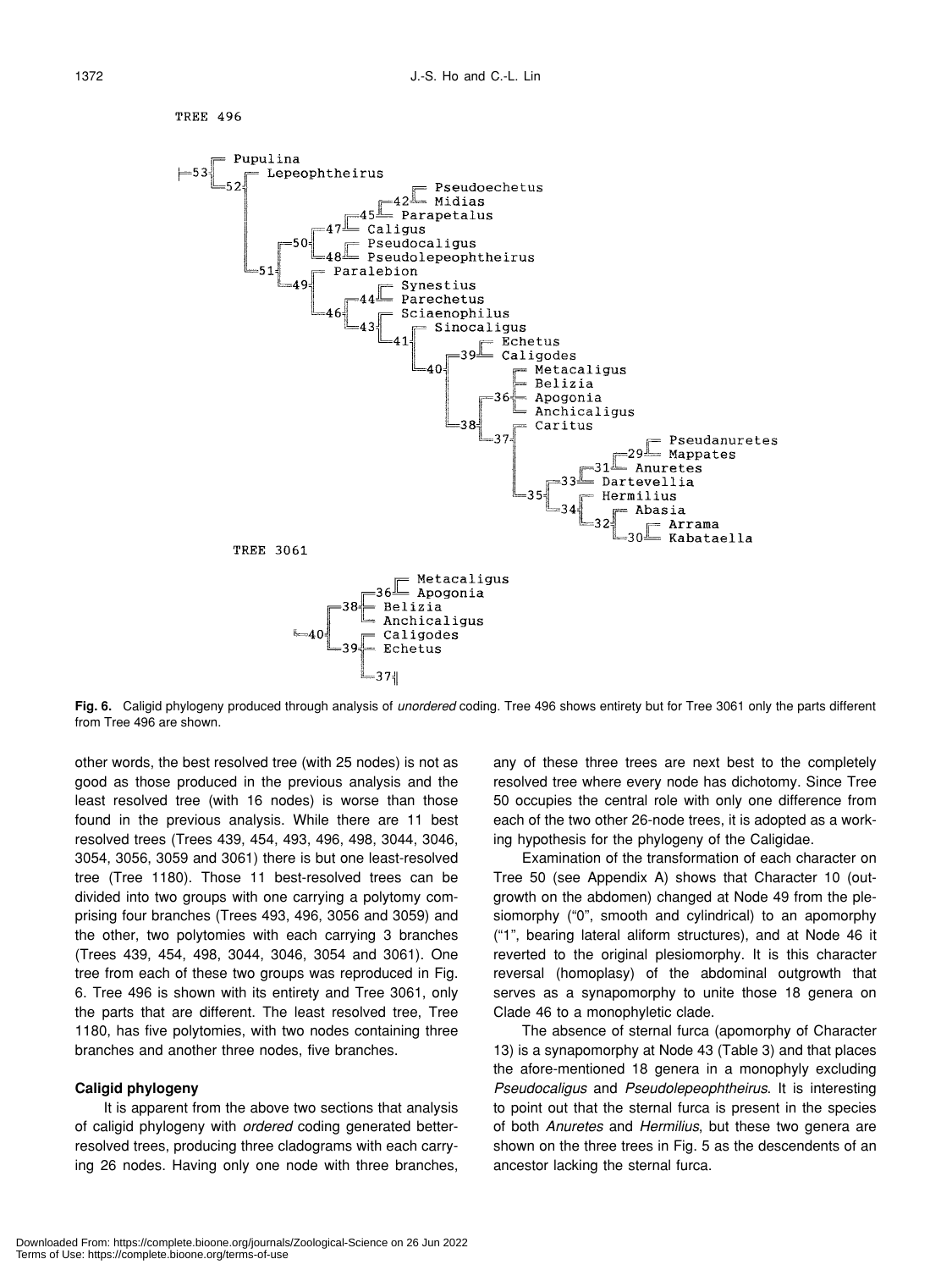*Metacaligus* and *Sinocaligus* are the only two genera of caligids known to have two outer spines on the terminal segment of the exopod of leg 2 (Character 18 coded with "0"), but they are not in a sister group relationship through the sharing of this unique apomorphy. In other words, according to the adopted caligid phylogeny, the evolution of the loss of one outer spine on the terminal segment of leg 2 exopod had occurred independently in two lineages, one lead to the development of *Metacaligus* and another one, the genesis of *Sinocaligus*. The same phenomenon is found on the character state of 16(2) (absence of 3 medial plumose setae on terminal segment of leg 1 exopod). This derived character is present in only three of the 28 recognized caligid genera: *Apogonia, Kabataella* and *Parechetus*. But, the result of analysis did not recognize it as a synapomorphy of the three genera.

#### **CONCLUSION**

From Tree 50 in Fig. 5 it is apparent that *Metacaligus* and *Apogonia* are sister groups on Clade 41, which is in turn on a monophyletic clade comprising the above-mentioned18 genera on Clade 46. Although these 18 genera are united by a synapomorphy of bearing a smooth, cylindrical abdomen (Character 10 coded with "0"), which is also the state of character found in *Caligus*, cladistic analysis based on the principle of parsimony did not identify the latter as a member of this 18-genera monophyletic clade. In other words, *Metacaligus* is only remotely affiliated with *Caligus* on the caligid phylogeny. Accordingly, treatment of *Metacaligus* as a genus of Caligidae separate from *Caligus* is justified.

The sister-taxa relationship between *Apogonia* and *Metacaligus* is not only found in the results of analysis with *ordered* coding (see Fig. 5) but also in the analysis with *unordered* coding (see Fig. 6). So far as we are aware, only one species of *Apogonia*, *A. stocki* Cressey and Cressey, is known. It is a parasite of the dwarf cardinalfish (*Apogon mosavi* Dale) occurring in the Caribbean Sea (Cressey and Cressey, 1990). It is intriguing to point out that a species of *Metacaligus*, *M. uruguayensis* (Thomsen), is also known from the Caribbean Sea (Ho and Basirullah, 1977).

#### **ACKNOWLEDGEMENTS**

We would like to thank Ching-Kuo Chang of Dong-Shih Fishing Port for his kindness and cooperation in making the necessary arrangements for us to purchase the fishes landed at the fishing port. Our appreciation is also due to Ping-Ju Wu and Wei-Shen Tzeng of the National Chiayi University for their assistance in transportation and examination of fishes for copepod parasites. The field and the laboratory works of this project was made possible through the grants (NSC 87-2313-B-021-012 and NSC 87-2313-B-021-18) from the National Science Council of Taiwan to Ching-Long Lin. Completion of this manuscript was aided by another grant from the Paramitas Foundation to Ju-shey Ho.

#### **REFERENCES**

- Benz GW (1993) Evolutionary biology of Siphonostomatoida (Copepoda) parasitic on vertebrates. Thesis, The University of British Columbia
- Boxshall GA, Montú MA (1997) Copepods parasitic on Brazilian coastal fishes: a handbook. Nauplius, Rio Grande 5: 1–225
- Brian A (1899) *Diphyllogaster thompsoni*, n. gen. di Caligidae della *Dicerobatis giornae* (Günther). Atti Soc Lig Sc Nat e Geogr 10: 5–11
- Cressey RF, Cressey HB (1990) A new genus of caligoid copepod from the fish genus *Apogon*. Beaufortia 41: 45–48
- Dojiri M (1983) Revision of the genera of the Caligidae (Siphonostomatoida), copepods predominantly paraitic on marine fishes. Thesis, Boston University
- Dojiri M, Cressey FR (1991) *Arrama*, new genus (Siphonostomatoida: Caligidae), with two new species, copepods parasitic on Australian fishes. J Crustacean Biol 11: 594–606
- Dojiri M, Deets GB (1988) *Norkus cladocephalus*, new genus, new species (Siphonostomatoida: Sphyriidae), a copepod parasitic on an elasmobranch from Southern California waters, with a phylogenetic analysis of the Sphyriidae. J Crustacean Biol 8: 679–687
- Farris JS (1988) Hennig86 Reference, Version 1.5. Published by the author, Port Jefferson, New York
- Ho JS (1991) Phylogeny of Poecilostomatoida: a major order of symbiotic copepods. Bull Plankton Soc Jpn, Spec vol (1991): 25–48
- Ho JS (1994) Copepod phylogeny: a reconsideration of Huys & Boxshall's "parsimony versus homology". Hydrobiologia 292/ 293: 31–39
- Ho JS, Bashirullah AKM (1977) Two species of caligid copepods (Crustacea) parasitic on marine fishes of Venezuela, with discussion of *Metacaligus* Thomsen, 1949. J Nat Hist 11: 703–714
- Ho JS, Lin CL (2000) *Anuretes grandis* sp. n., a caligid copepod (Siphonostomatoida) parasitic on *Diagramma pictum* (Pisces) in Taiwan, with discussion of *Anuretes* Heller, 1865. Folia Parasitol 47: 227–234
- Humes AG, RU Gooding (1964) A method for studying the external anatomy of copepods. Crustaceana 6: 238–240
- Kabata Z (1979) Parasitic Copepoda of British fishes. The Ray Society, London
- Kirtisinghe P (1964) A review of the parasitic copepods of fish recorded from Ceylon with descriptions of additional forms. Bull Fish Rs Sta Dept Fish Ceylon 17: 45–132
- Lin CL, Ho JS (2000) Four species of unrecorded caligid copepods (Siphonostomatoida) parasitic on marine fishes of Taiwan. J Fish Soc Taiwan 27: 201–224
- Markewitsch AP (1940) Novi vydy parazytychnykh Copepoda. Dopov An USSR 11: 11–21
- O'Grady RT, Deets GB (1987) Coding multistate characters, with special reference to the use of parasites as characters of their hosts. Syst Zool 36: 268–279
- Pillai NK (1963) Copepods parasitic on South Indian fishes ñ family Caligidae. J Mar Biol Ass India 5: 68–96
- Shen CJ (1957) Parasitic copepods from fishes of China. II. Caligoida, Caligidae (1). Acta Zool Sinica 9: 351–377
- Thomsen R (1949) Copépodos parásitos de los peces marinos del Uruguay. Com Zool Mus Hist Nat Mont 3: 1–41
- Wilson CB (1908) North American parasitic copepods: New genera and species of Caliginae. Proc US Nat Mus 33: 593–627
- Wilson CB (1911) North American parasitic copepods: descriptions of new genera and species. Proc US Nat Mus 39: 625–634

(Received March 20, 2002 / Accepted August 31, 2002)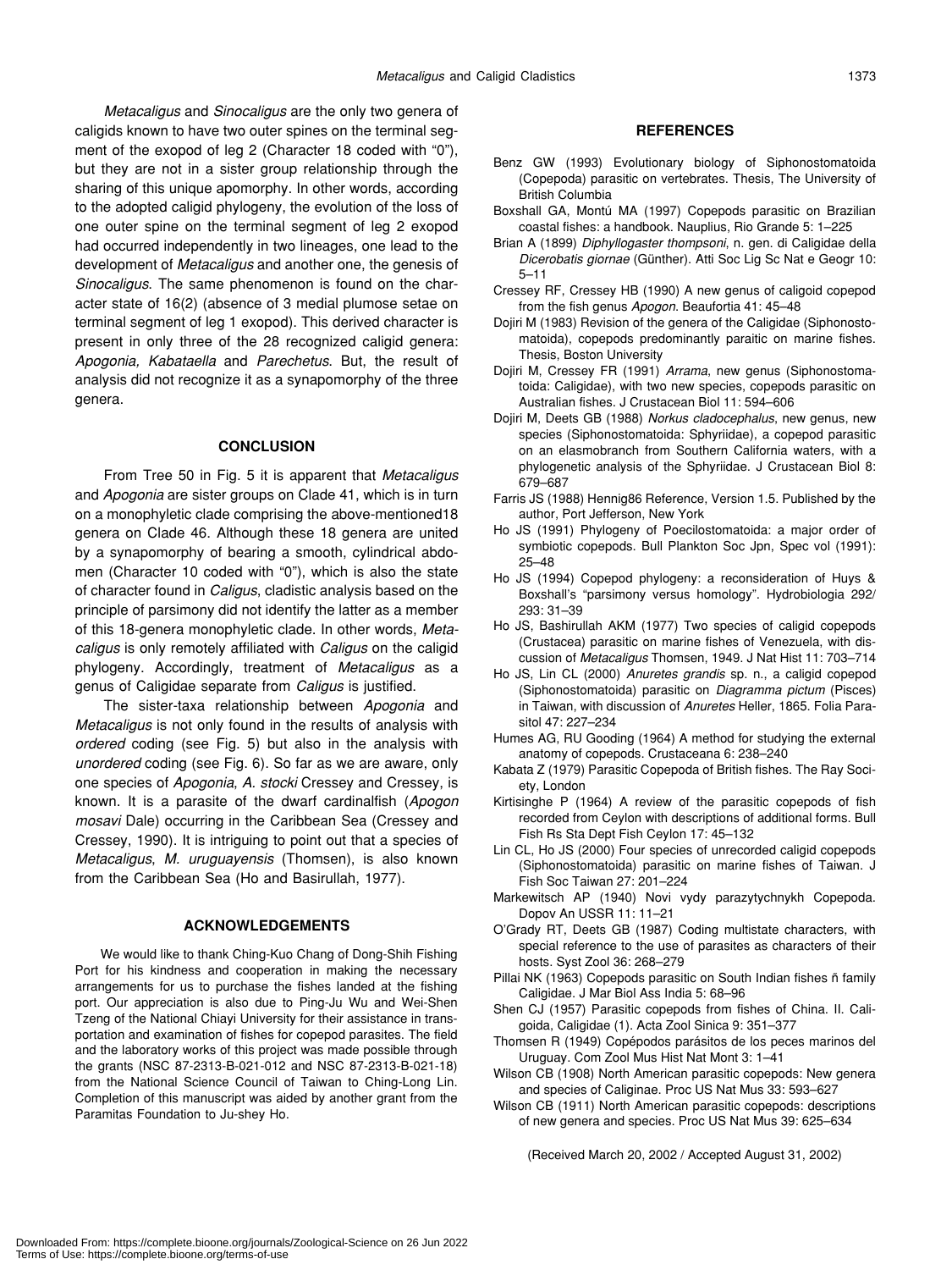#### 1374 J.-S. Ho and C.-L. Lin

**Appendix A**. Characters and character states used in the claldistic analysis of Caligidae. Numbers in parentheses denote the numerical coding of the character states. Coding in Characters 2, 8, 9, and 18 employed "internal rooting" proposed by O'Grady and Deets (1987). *Euryphorus* and *Trebius* were utilized as the outgroup in polarization of the character states transformation.

- 01 Lunules absent (0) or present (1).
- 02 Cephalothoracic shield a flat plate (1), with lateral margins folded ventrad (2), or developed into aliform expansion (0).
- 03 Ventral apron of leg 3 absent (0) or present (1).
- 04 Posterior sinuses on cephalothoracic shield present (0) or absent (1).
- 05 Fourth pediger exposed (0) or covered by posterior extension of cephalothoracic shield (1).
- 06 Fourth pediger short and distinctly wider than long (0) or elongated into a neck-like structure (1).
- Posterolateral corners of genital complex smoothly rounded (0), protruded into a digitiform process (1), or protruded into two digitiform process (2).
- 08 Genital complex with smooth margin (1), with lateral expansion (0), or with posterolateral expansion (2).
- 09 Abdomen distinctly shorter (1) or longer (0) than cephalothoracic shield, or greatly reduced (2).
- 10 Abdomen smooth and cylindrical (0), bearing lateral aliform expansion (1), with posterolateral digitiform process (2), or carrying posterolateral aliform expansion (3).
- 11 Postantennal process present (0) or absent (1).
- 12 Dentiform process of maxillule with accessory tine (0), a simple process without accessory tooth (1), or absent entirely (2).
- 13 Sternal furca present (0) or absent (1).
- 14 Outermost element on terminal segment of leg 1 situated at outer corner (0) or transposed to a suterminal location (1).
- Innermost element on terminal segment of leg 1 situated at inner corner (0) or translocated between bases of middle two elements (2).
- 16 Setae on posterior margin of leg 1 exopod large and plumose (0) or reduced (1).
- 17 Leg 2 exopod 3-segmented (0) or 2-segmented (1).
- 18 Armature on terminal segment of leg 2 exopod II, I, 5(1); I, I, 5(0); II, 6(2); or I, 6(3).
- 19 Leg 2 endopod 3-segmented (0) or 2-segmented (1).
- 20 Leg 3 exopod 3-segmented (0) or 2-segmented (1).
- 21 Basal spine of exopod of leg 3 straight and pointing outward (0), inflated and bent like a claw (1), or fused to protopod (2).
- 22 Leg 3 endopod 3-segmented (0), 2-segmented (1), 1-segmented (2), or absent (3).
- 23 Leg 4 exopod 3-segmented (2), 2-segmented (1), 1-segmented (1), or absent (3).